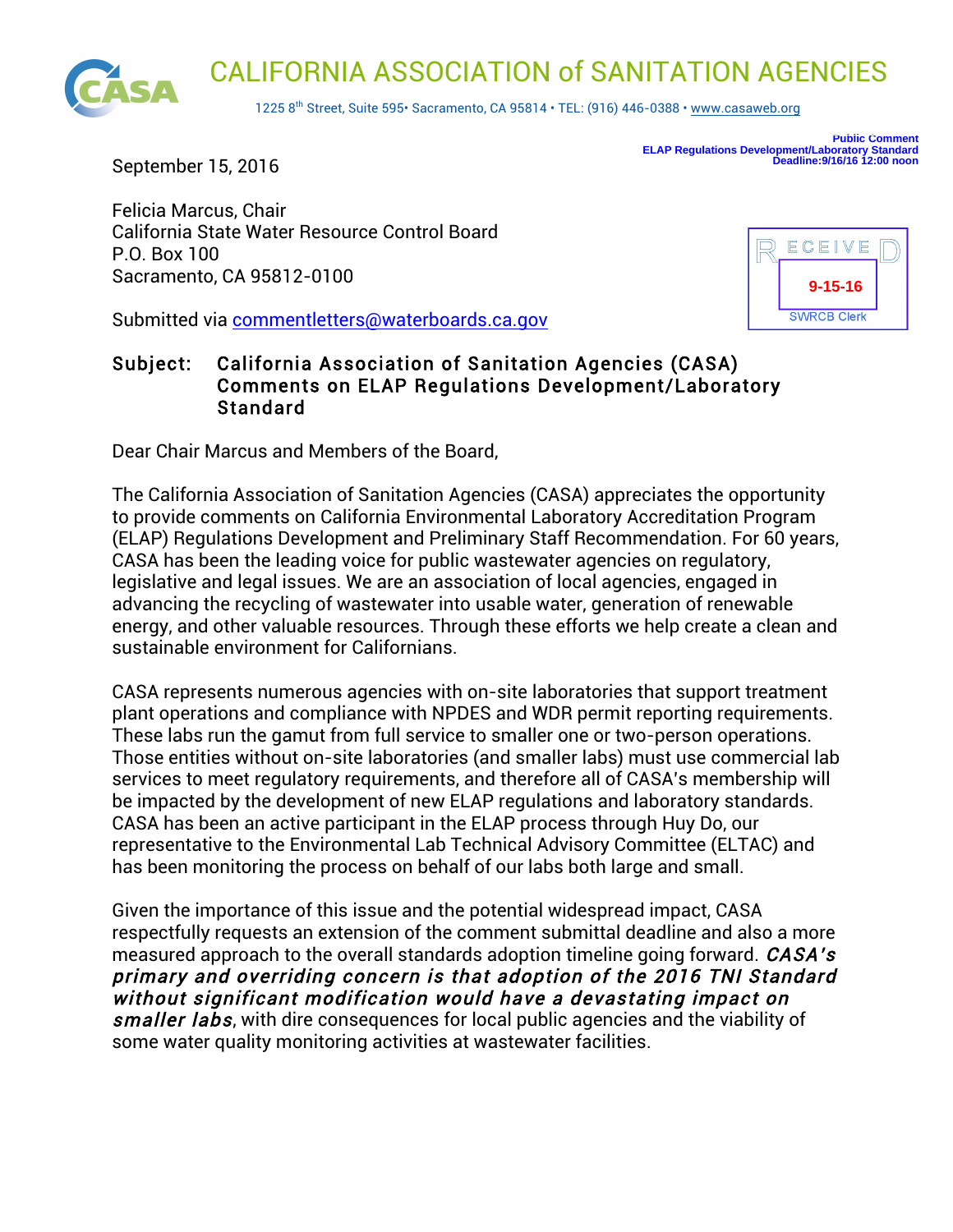California State Water Resource Control Board Members September 15, 2016 Page 2 of 3

The time provided for comment is simply inadequate to allow for meaningful input. The notice of opportunity for public comment was not received until September 6, 2016, and the deadline given for public comment is noon on September 16, 2016. Offering less than ten calendar days for stakeholders to comment is not sufficient. In the case of ELAP regulations development and laboratory standards, this truncated comment period is particularly disconcerting given that:

- Members of the ELTAC were not informed of the proposed recommendation of the State Water Board staff until September 1, 2016, a mere two weeks before being expected to make meaningful comments on that recommendation;
- The proposed TNI standard is voluminous and extensive in content, and the ELTAC's discussion and deliberation for modifying or adopting the standard did not occur until August of 2016, wherein the 2016 TNI Standard was included for consideration;
- The changes that would be brought about by implementing the TNI Standard are enormous, and therefore the much-needed activities to fully review the Standard by those directly impacted by the proposed changes have not been initiated yet;
- The 2016 TNI Standard is not publicly available and therefore not all stakeholders or members of the public have adequate ability to review and provide meaningful feedback.

Those closely involved with the process for the last year through ELTAC share these concerns, which are an even greater concern for the broader laboratory and stakeholder community as a whole, all of whom will need access to the 2016 TNI Standard and a considerable amount of time to review it, and none of whom have been directly involved with the ELTAC process.

To the limited extent that CASA members have been able to review previous versions of the TNI Standard for an indication of how these standards would impact California labs, there are significant concerns that the requirements therein would be a massive burden on smaller labs. Adoption of the full TNI standard could cause smaller on-site wastewater labs to shut down, and would at a minimum require staff increases that smaller wastewater agencies can ill afford. All of these impacts would result from compliance with requirements that may not have a meaningful impact on the quality of the data coming out of these labs. This is not only a technical issue, but a very serious water quality concern for the state.

CASA suggests a more meaningful stakeholder process beyond the ELTAC going forward, and a more modest timeline for adoption of the proposed regulations. CASA members are working with regional associations and others in the laboratory community to develop an approach that uses the TNI standard as a basic framework for regulation, but makes the standard workable for small labs and eliminates inapplicable, unworkable, or unnecessary sections. This approach could require some modification to the standard and other necessary changes. Given the subject matter, this is a difficult and time consuming task, and will not be completed before the workshop and possibly not before the end of the calendar year.